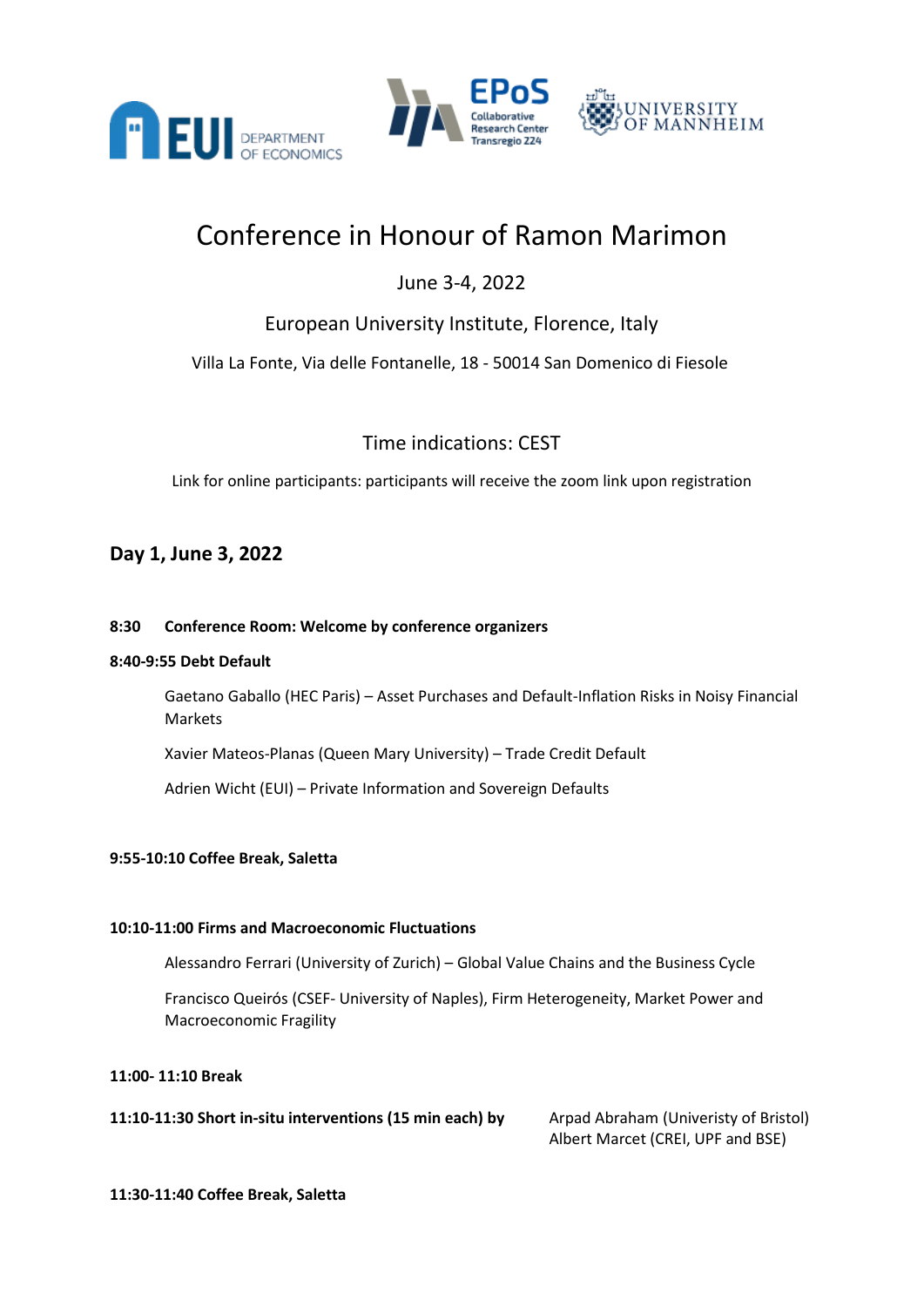



#### **11:40-12:55 Economic Inequality**

Stelios Tisaras (Ecole Polytechnique de Lausanne), Asset Purchases, Limited Asset Market Participation and Inequality

Yu Zheng (Queen Mary University), Unequal Transition: The Making of China's Wealth Gap

Charles Brendon (Cambridge University), Optimal Nonlinear Savings Taxation

#### **12:55-14:00 Lunch Break, Loggia – by invitation only**

#### **14:00-14:50 Labour Markets and Fiscal Shocks**

Pedro Teles (Bank of Portugal and Catolica Lisbon SBE) – The Monetary Financing of a Large Fiscal Shock

Miren Azkarate-Askasua (University of Mannheim) – Home Bias and the Gender Wage Gap

#### **14:50-15:10 Break**

| Tom Sargent (New York University)                   |
|-----------------------------------------------------|
| Gian Italo Bischi (Università di Urbino)            |
| Eva Carceles (Stony Brook University)               |
| V.V. Chari (University of Minnesota)                |
| George Evans (University of Oregon)                 |
| Teresa Garcia Mila (Universitat Pompeu Fabra & BSE) |
| Seppo Honkapohja (Aalto University)                 |
| Larry Jones (University of Minnesota)               |
| Andreu Mas-Colell (Universitat Pompeu Fabra & BSE)  |
|                                                     |

#### **16:10 – 16:20 Coffee Break, Saletta**

#### **16:20-17:10 Optimal Monetary Policy**

Klaus Adam (University of Mannheim) – Housing Price Expectations, Falling Natural Rates and the Optimal Inflation Target

Sergio Santoro (ECB) – Optimal Trend Inflation, Misallocation and the Pass-through of Labour Costs to Prices

#### **17:30-19:00 Cocktail in the garden – by invitation only**

**19:00-21:00 BBQ dinner in the garden – by invitation only**